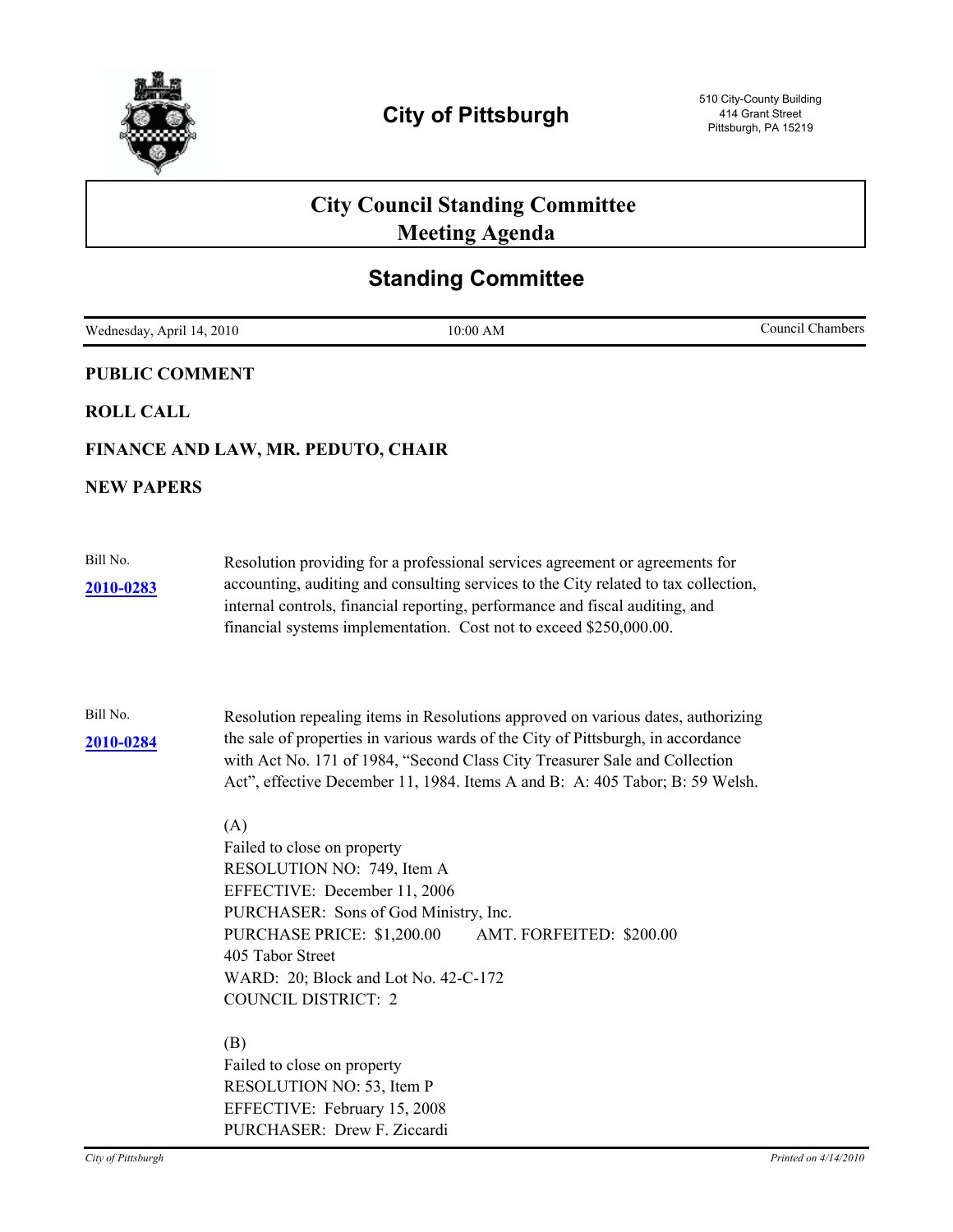PURCHASE PRICE: \$1,500.00 AMT. FORFEITED: \$200.00 59 Welsh Way WARD: 17; Block and Lot No. 3-R-11 COUNCIL DISTRICT: 3

Bill No. Resolution providing for the filing of petitions for the sale of certain properties, acquired at tax sales in accordance with Act No. l7l of l984, "Second Class City **[2010-0285](http://pittsburgh.legistar.com/gateway.aspx/matter.aspx?key=12816)** Treasurer Sale and Collection Act", effective December 11, 1984. ITEMS A through T. A: 1417 Adams; B: 5230 Keystone; C: 2619 Perrysville; D: 294 Journal; E: 1600 Lowrie; F: 2627 Perrysville; G: 1422 Gardner; H: 3269 Bainton; I: 5223 Gertrude; J: 2112 Lappe; K: 2331 Fifth; L: 513 Grace; M: 5167 Dearborn; N: 1426 Sandusky; O: 2333 Fifth; P: 826 thru 828, 830 thru 832, 836 & 838 E Ohio; Q: 843 Phineas; R: 54 Rostock; S: 836 Concord; T: 840 thru 842, 844 thru 846 Concord.

#### (A)

Lillian Reese PURCHASE PRICE: \$5,900.00 Rehabilitation for Personal Residence 3 STY M. BRK HSE & STORE LOT: 22x128.75 LOCATION: 1417 Adams Street ACQUIRED: April 4, 2008 / TS# 444 WARD: 21 BLOCK & LOT: 22-F-115 COUNCIL DISTRICT # 6

#### (B)

Kristopher Senko PURCHASE PRICE: \$3,900.00 Rehabilitation and Resell 2 ½ STY FRA HSE LOT: 20x57.43 LOCATION: 5230 Keystone Street ACQUIRED: September 26,2008 / TS# 178 WARD: 10 BLOCK & LOT: 80-D-280 COUNCIL DISTRICT # 7

### (C)

STEL, Inc. PURCHASE PRICE: \$2,000.00 Future Residential Development LOT: 38.33xAVG.73.61 LOCATION: 2619 Perrysville Avenue ACQUIRED: March 28, 1994 / TS# 398 WARD: 26 BLOCK & LOT: 46-B-182 COUNCIL DISTRICT # 6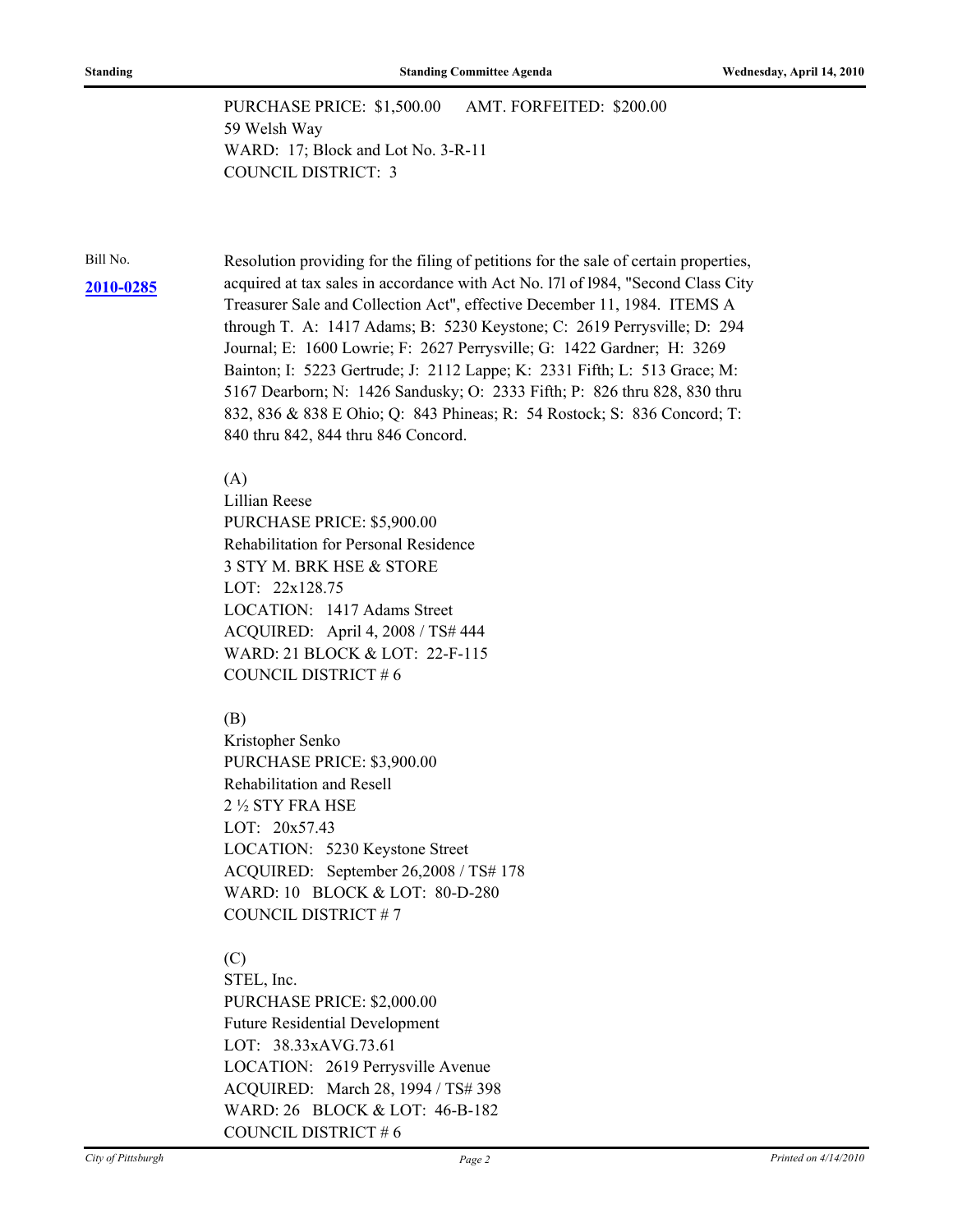#### (D)

Randy C. Martini & Rita M. Martini PURCHASE PRICE: \$1,500.00 Additional Yard Space LOT: 100x100 LOCATION: 294 Journal Street ACQUIRED: November 30, 2007 / TS# 351 WARD: 20 BLOCK & LOT: 18-D-220 COUNCIL DISTRICT # 2

(E)

Deborah Krist PURCHASE PRICE: \$19,900.00 Rehabilitation and Rental 3 STY BRK HSE & STORE LOT: 26.58AVG80.96x24.96RR LOCATION: 1600 Lowrie Street ACQUIRED: April 4, 2008 / TS# 474 WARD: 24 BLOCK & LOT: 47-S-234 COUNCIL DISTRICT # 1

#### (F)

STEL, Inc. PURCHASE PRICE: \$2,000.00 Future Residential Development LOT: 27.37xAVG.114x25RR LOCATION: 2627 Perrysville Avenue ACQUIRED: March 28, 1994 / TS# 399 WARD: 26 BLOCK & LOT: 46-B-185 COUNCIL DISTRICT # 6

### (G)

Ajibola Somorin PURCHASE PRICE: \$12,900.00 Rehabilitation for Personal Residence 2 ½ STY FRA ALUM SDG HSE-1 STY GAR LOT: 61.83xAVG38.5x60RR LOCATION: 1422 Gardner Street ACQUIRED: November 30, 2007 / TS# 417 WARD: 24 BLOCK & LOT: 24-D-121 COUNCIL DISTRICT # 1

### (H)

John A. Pettus PURCHASE PRICE: \$4,000.00 Rehabilitation for Personal Residence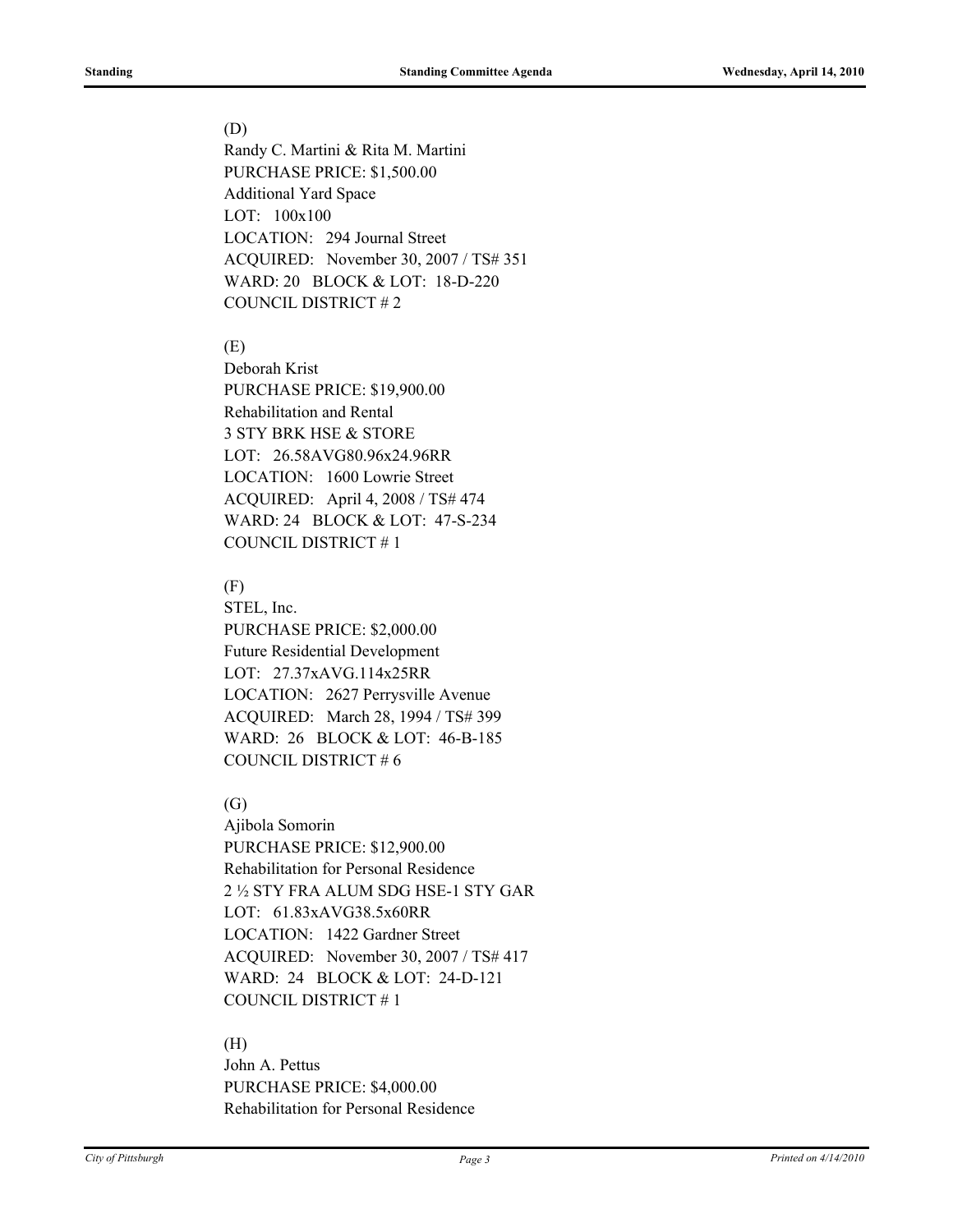2 ½ STY INSEL BRK HSE LOT: 25x100 LOCATION: 3269 Bainton Street ACQUIRED: April 4, 2008 / TS# 524 WARD: 27 BLOCK & LOT: 75-M-1 COUNCIL DISTRICT # 1

#### (I)

James C. Mamajek PURCHASE PRICE: \$2,000.00 Garage 2 CAR CB GAR LOT: 25x115 LOCATION: 5223 Gertrude ACQUIRED: August 17, 2007 / TS# 326 WARD: 15 BLOCK & LOT: 56-P-271 COUNCIL DISTRICT # 5

### (J)

Craig & Rana Smith PURCHASE PRICE: \$3,900.00 Rehabilitation and Rental 1/2 -2 STY DBLE BRK V HSE, INT GA LOT: 32.50x100 LOCATION: 2112 Lappe Lane ACQUIRED: December 5, 2008 / TS# 427 WARD: 26 BLOCK & LOT: 47-J-356 COUNCIL DISTRICT #1

#### (K)

Ronald J. Romano & Maria L. Vela PURCHASE PRICE: \$2,000.00 Garden LOT: 12.46x85 LOCATION: 2331 Fifth Avenue ACQUIRED: June 15, 1992 / TS# 25 WARD: 04 BLOCK & LOT: 11-L-42A COUNCIL DISTRICT # 6

### (L)

Michael Sundo PURCHASE PRICE: \$6,900.00 Rehabilitation and Resell 2 STY INSEL BRK HSE LOT: 80x120 LOCATION: 513 Grace Street ACQUIRED: December 4, 2006 / TS# 175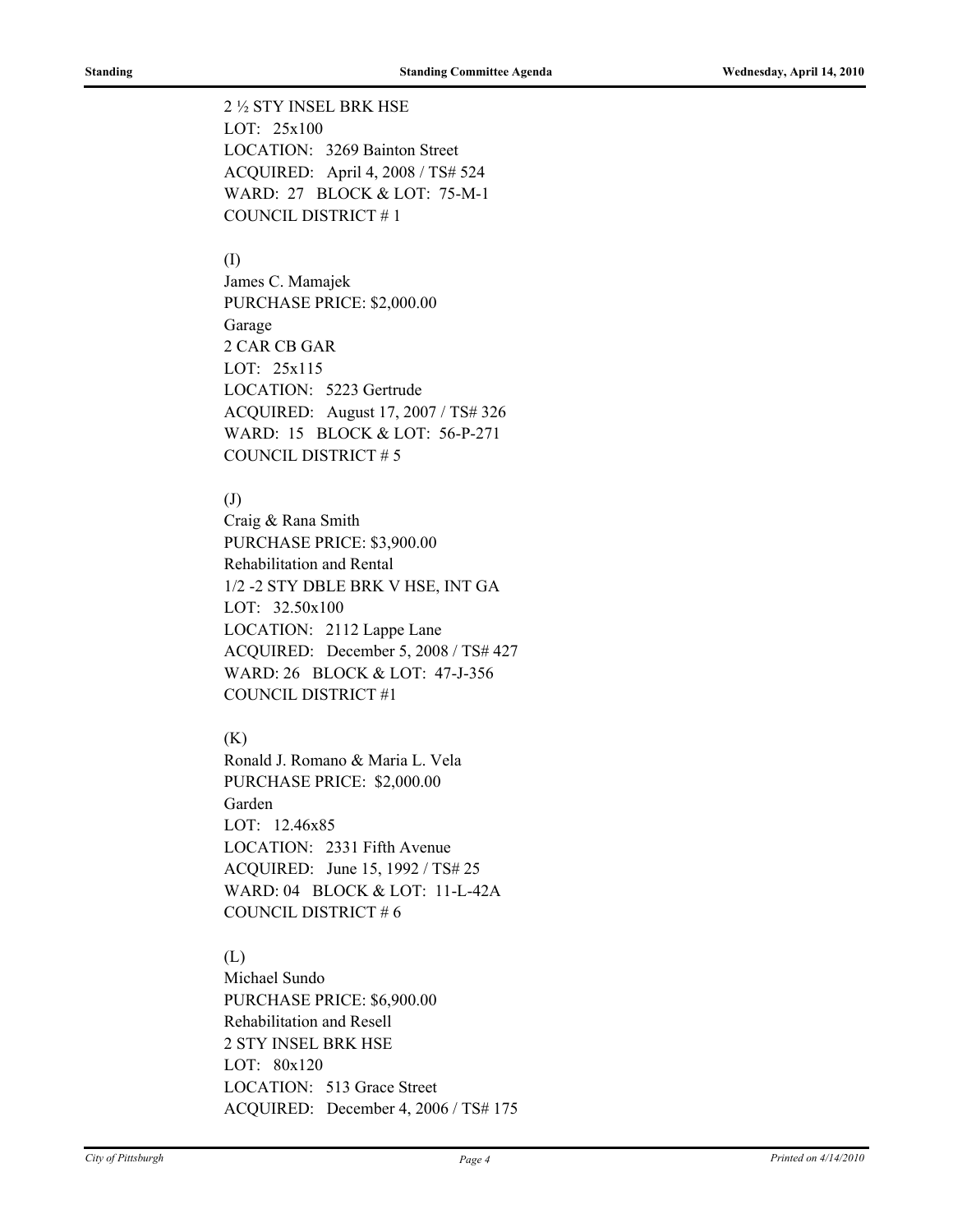### WARD: 19 BLOCK & LOT: 4-J-90 COUNCIL DISTRICT # 2

### (M)

Morningside Church of God In Christ PURCHASE PRICE: \$1,500.00 Church Expansion LOT: 25x96.3 LOCATION: 5167 Dearborn Street ACQUIRED: May 11, 2007 / TS# 196 WARD: 10 BLOCK & LOT: 50-L-270 COUNCIL DISTRICT # 9

#### (N)

George W. & Betty Ann Moran PURCHASE PRICE: \$8,900.00 Rehabilitation for Immediate Family 2 ½ STY BRK HSE LOT: 18.5x90 LOCATION: 1426 Sandusky Street ACQUIRED: December 4, 2006 / TS# 239 WARD: 25 BLOCK & LOT: 23-G-163 COUNCIL DISTRICT # 6

#### (O)

David Fields PURCHASE PRICE: \$2,000.00 Parking For Business LOT: 25x85 LOCATION: 2333 Fifth Avenue ACQUIRED: June 15, 1992 / TS# 24 WARD: 4 BLOCK & LOT: 11-L-41 COUNCIL DISTRICT # 6

#### (P)

Alfred & Josephine DePasquale PURCHASE PRICE: \$29,900.00 Future Development 4 Vacant Lots LOT: 28xAVG93 LOCATION: 826 thru 828 East Ohio Street ACQUIRED: September 18, 1989 / TS# 1725 WARD: 23 BLOCK & LOT: 24-N-154 COUNCIL DISTRICT # 1

(P) continued LOT: 28x92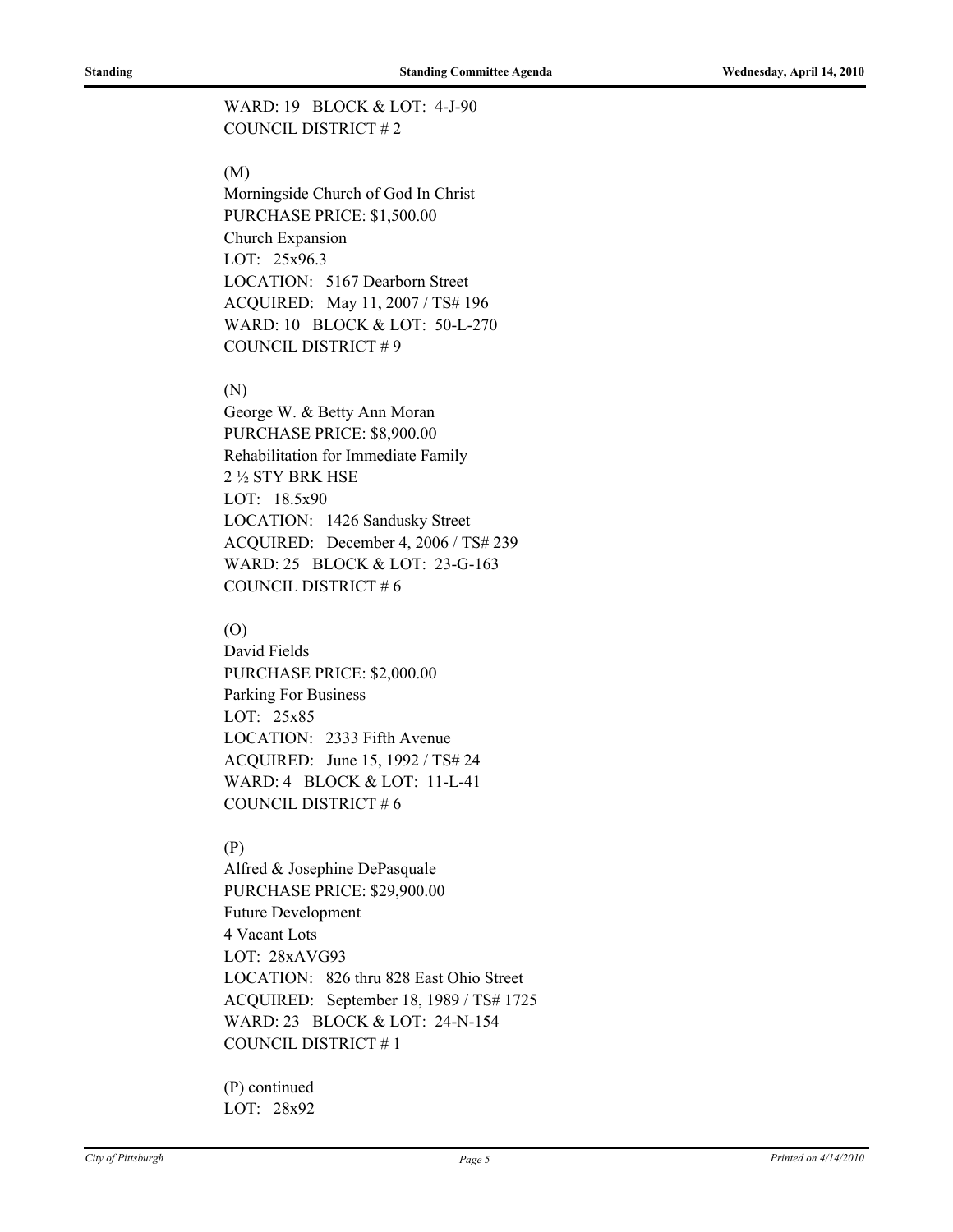LOCATION: 830 thru 832 East Ohio Street ACQUIRED: September 18, 1989 / TS# 1726 WARD: 23 BLOCK & LOT: 24-N-155

(P) continued LOT: 28xAVG92.95 LOCATION: 836 East Ohio Street ACQUIRED: March 22, 1993 / TS# 464 WARD: 23 BLOCK & LOT: 24-N-156

(P) continued LOT: 18.42xAVG93.44 LOCATION: 838 East Ohio Street ACQUIRED: June 21, 1993 / TS# 399 WARD: 23 BLOCK & LOT: 24-N-157

#### (Q)

Alfred & Josephine DePasquale PURCHASE PRICE: \$1,500.00 LOT: 14.25x95 LOCATION: 843 Phineas Street ACQUIRED: November 8, 1991 / TS# 380 WARD: 23 BLOCK & LOT: 24-N-44 COUNCIL DISTRICT # 1

#### (R)

Samuel J. & Ruth N. Dickerson PURCHASE PRICE: \$2,900.00 Rehabilitation for Immediate Family 2 STY FRA HSE LOT: 25x110 LOCATION: 54 Rostock Street ACQUIRED: December 4, 2006 / TS# 232 WARD: 24 BLOCK & LOT: 24-A-161 COUNCIL DISTRICT # 1

#### (S)

Cornelius P. Poillon PURCHASE PRICE: \$2,900.00 Rehabilitation & Rental LOT: 20x90x24RR LOCATION: 836 Concord Street ACQUIRED: August 17, 2007 / TS# 505 WARD: 23 BLOCK & LOT: 24-E-153 COUNCIL DISTRICT #1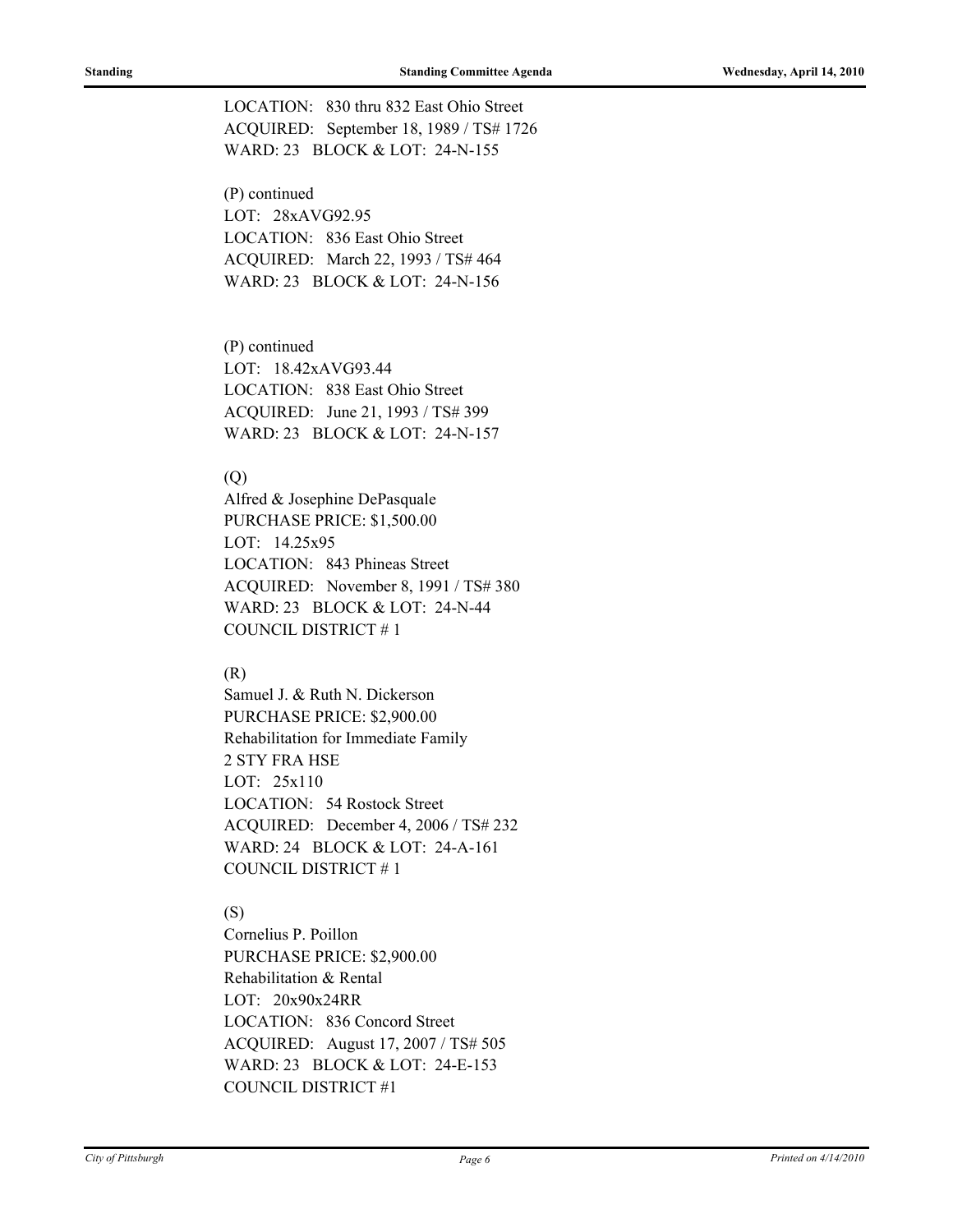# (T) Cornelius P. Poillon PURCHASE PRICE: \$3,500.00 Future Development LOT: 36.6x90x38.26RR LOCATION: 840 thru 842 Concord Street ACQUIRED: March 29, 1996 / TS# 399 WARD: 23 BLOCK & LOT: 24-E-151 COUNCIL DISTRICT # 1 (T) continued LOT: 56x90x35.43 LOCATION: 844 thru 846 Concord Street ACQUIRED: September 19, 1988 / TS# 1868 WARD: 23 BLOCK & LOT: 24-E-149 Bill No. Resolution providing for conveyance by the City of Pittsburgh of certain property, under Act No. l7l of l984, entitled, "Second Class City Treasurer Sale and Collection Act", effective December 11, 1984. ITEMS A and B. A: 213-215 Henderson; B: 2328 Valera. (A) Duncan Henricks and Andrew Henry PURCHASE PRICE: \$20,500.00 Rehabilitation for Personal Residence 2 - 2 STY FRA HSES LOT: 25 X 114.35 LOCATION: 213-215 Henderson Street ACQUIRED: August 17, 2007 / TS# 543 WARD: 25 BLOCK & LOT: 23-D-141 COUNCIL DISTRICT # 1 (B) Pamela R. Englert PURCHASE PRICE: \$5,000.00 **[2010-0286](http://pittsburgh.legistar.com/gateway.aspx/matter.aspx?key=12817)**

Rehabilitation and Resale 1 ½ STY BRK & ALUM HSE LOT: 40 X 90 LOCATION: 2328 Valera Avenue ACQUIRED: July 11, 2002 / TS# 460 WARD: 29 BLOCK & LOT: 95-R-393 COUNCIL DISTRICT # 4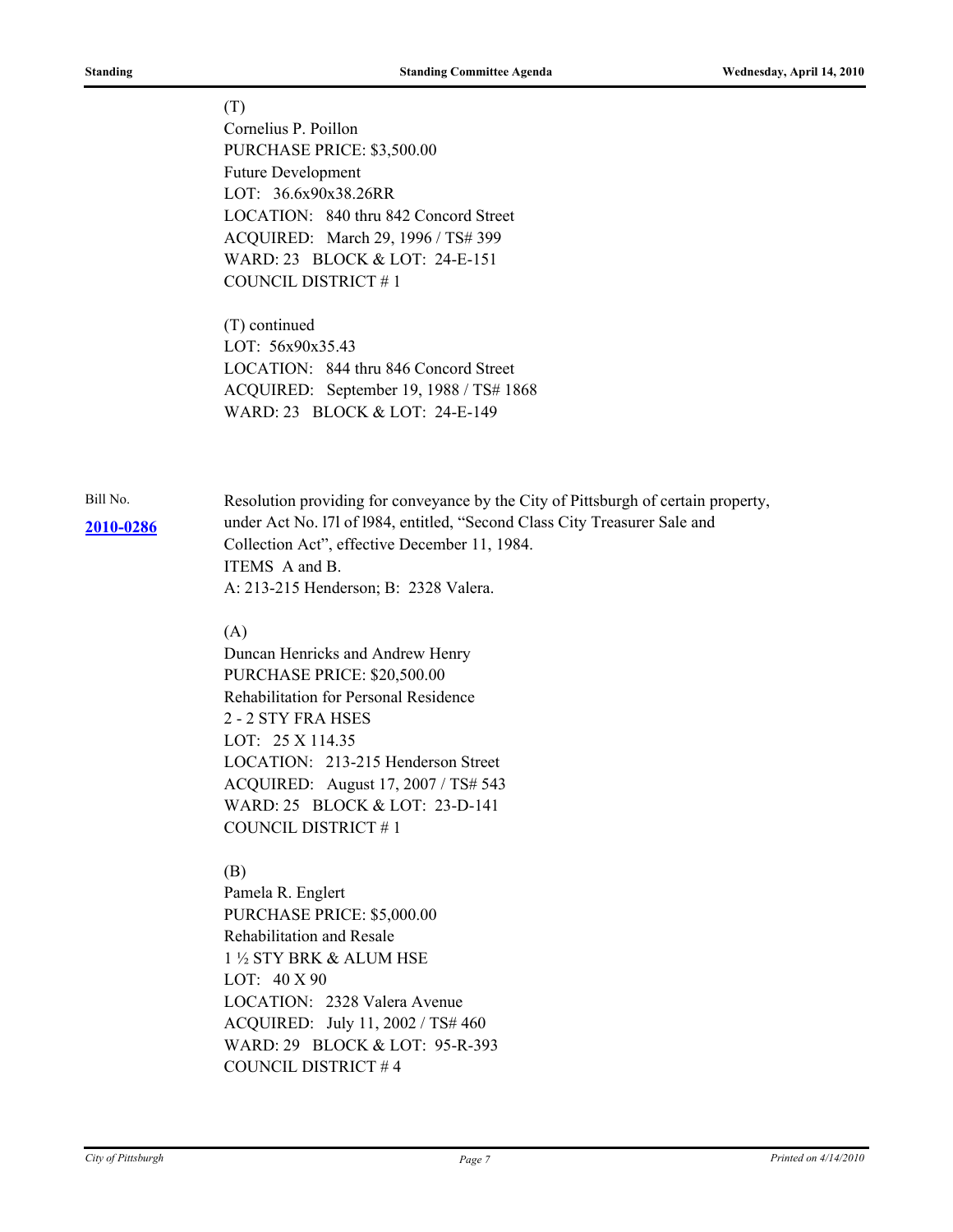**[2010-0287](http://pittsburgh.legistar.com/gateway.aspx/matter.aspx?key=12818)**

Bill No. Resolution providing for the conveyance by the City of Pittsburgh of certain property, under Act No. 171 of 1984, entitled, "Second Class City Treasurer Sale and Collection Act", effective December 11, 1984; having been placed for sale to adjoining property owners in conjunction with the City of Pittsburgh/City Source Associates Sideyard Program. ITEMS A through I. A: 2329 Fifth Ave; B: 5458 Rosetta St;

C: 221 Meadows St; D: 5138 Chaplain St; E: 3215 Josephine St; F: 926 Excelsior St; G: 201 Hallock St; H: Rustic Ave; I: 1130 Lakewood Ave.

#### $(A)$

Ronald J. Romano & Maria L. Vela LOT: 12.54x85 LOCATION: 2329 Fifth Ave ACQUIRED: May 11, 2007 / TS# 85 WARD: 4 BLOCK & LOT: 11-L-42 COUNCIL DISTRICT: 6

#### (B)

Alisa Gee LOT: 29.05x100.35x11.66RR LOCATION: 5458 Rosetta St ACQUIRED: May 11, 2007 / TS# 221 WARD: 11 BLOCK & LOT: 83-J-50 COUNCIL DISTRICT: 9

#### (C)

Roger Jordan LOT: 23.45x99 LOCATION: 221 Meadow St ACQUIRED: May 1, 2009 / TS# 262 WARD: 12 BLOCK & LOT: 124-P-191 COUNCIL DISTRICT: 9

### (D)

Saverio & Rosa Strati LOT: 14.86x60 LOCATION: 5138 Chaplain St ACQUIRED: September 26, 2008 / TS# 395 WARD: 15 BLOCK & LOT: 56-N-66A COUNCIL DISTRICT: 5

#### (E)

John W. Oelschlager LOT: 19.92x206.91x23.57RRx193.67 LOCATION: 3215 Josephine St ACQUIRED: May 1, 2009 / TS# 442 WARD: 16 BLOCK & LOT: 30-E-208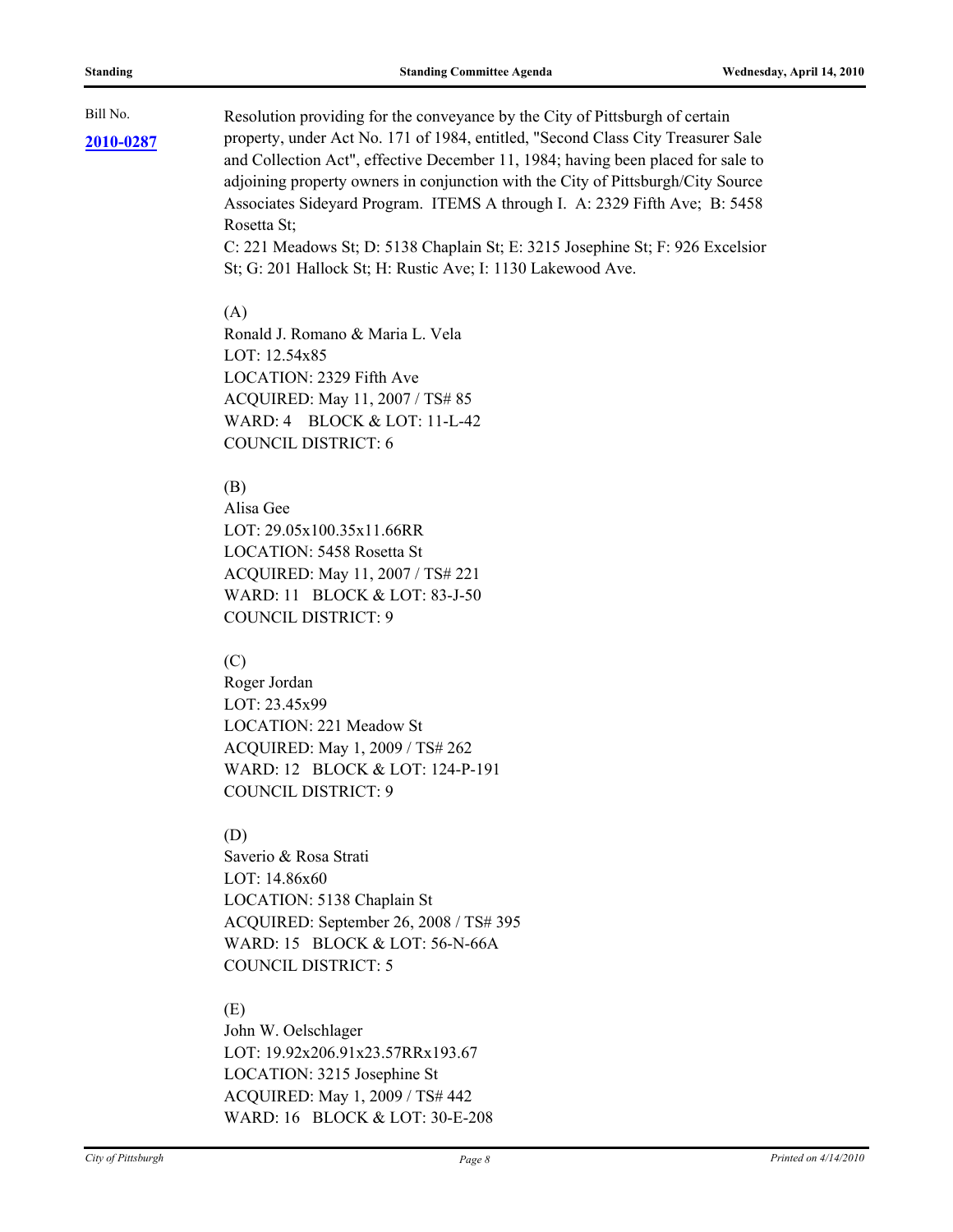#### COUNCIL DISTRICT: 3

#### (F)

Timothy J. Stawiarski LOT: 25xAVG 72.28 LOCATION: 926 Excelsior St ACQUIRED: May 1, 2009 / TS# 479 WARD: 18 BLOCK & LOT: 14-C-21 COUNCIL DISTRICT: 3

#### (G)

Clifford C. Wise LOT: 18.36x120 LOCATION: 201 Hallock St ACQUIRED: June 5, 1967 / TS# 0408 WARD: 19 BLOCK & LOT: 6-S-147 COUNCIL DISTRICT: 4

#### (H)

Juanita L. Slebrich & Gregory J. Slebrich LOT: 15.58x56x7.5 LOCATION: Rustic Ave ACQUIRED: June 3, 1974 / TS# 8133 WARD: 33 BLOCK & LOT: 33-L-329 Borough of Mt. Oliver

#### (I)

Earla Connors LOT: 50x100 LOCATION: 1130 Lakewood Avenue ACQUIRED: May 1, 2009 / TS# 553 WARD: 20 BLOCK & LOT: 20-L-50 COUNCIL DISTRCIT: 2

Bill No. Resolution providing for the filing of petitions for the sale of certain properties, acquired at tax sales, in accordance with Act No.171 of 1984, "Second Class City **[2010-0288](http://pittsburgh.legistar.com/gateway.aspx/matter.aspx?key=12820)** Treasurer Sale and Collection Act", effective December 11, 1984. ITEMS A through D. A: 6046 Jackson; B: 1134 Woodland; C: 350 Enright; D: 4 Noblestown.

### (A)

Highland Park CDC PURCHASE PRICE: \$1,000.00 + Costs 2 ½ STY BRK HSE; BRK GAR LOT: 48 X AVG 91.82 LOCATION: 6046 Jackson Street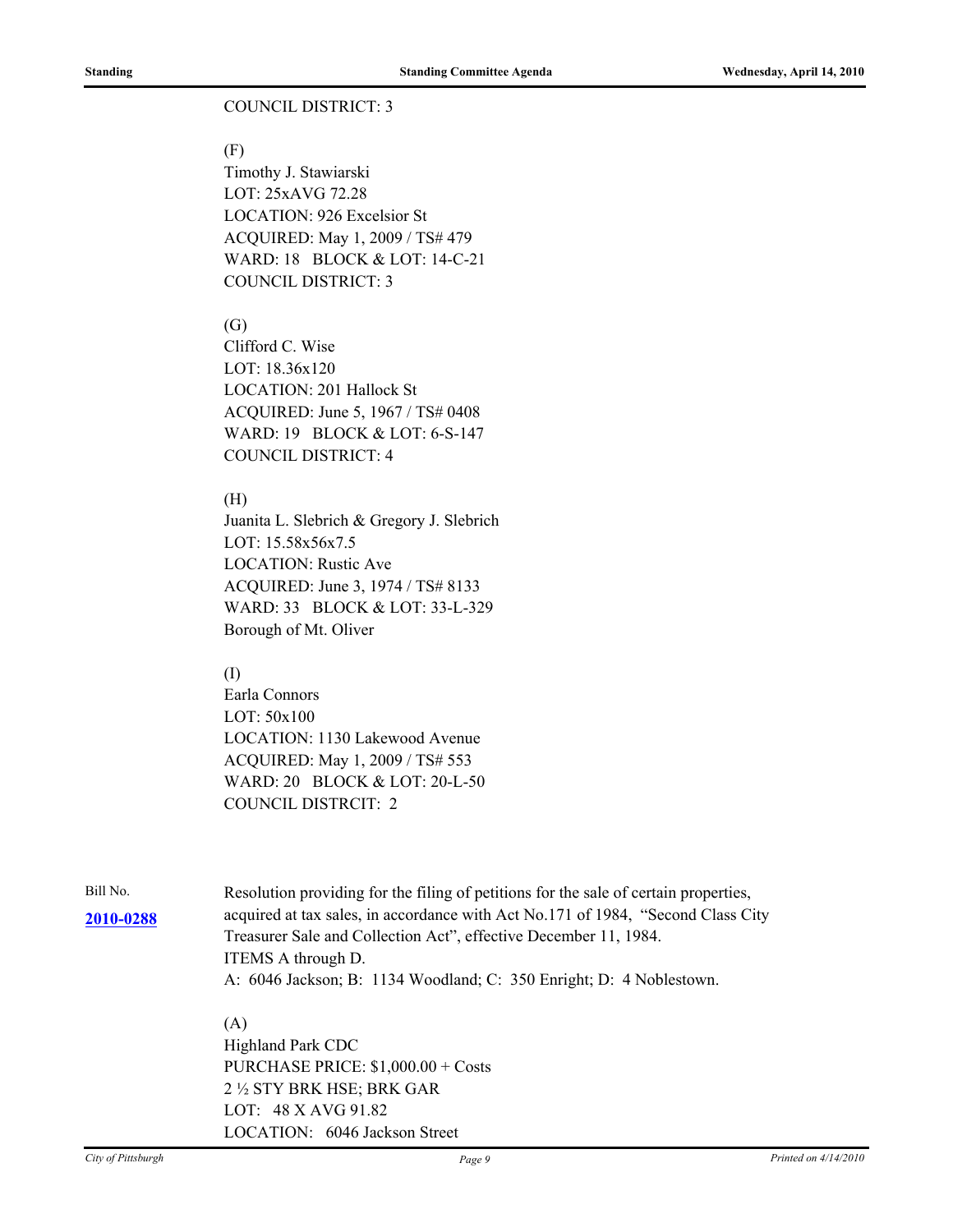ACQUIRED: May 1, 2009 / TS # 227 WARD: 11 BLOCK & LOT: 83-D-117 COUNCIL DISTRICT # 9

#### (B)

Brightwood Civic Group PURCHASE PRICE: \$1,000.00 + Costs 2 STY BRK VEN HSE LOT: 35.32 X 101.24 X 34.72 RR LOCATION: 1134 Woodland Avenue ACQUIRED: June 27, 2008 / TS # 603 WARD: 27 BLOCK & LOT: 45-B-97 COUNCIL DISTRICT # 1

#### (C)

East Liberty Development, Inc. PURCHASE PRICE: \$100.00 + Costs LOT: 37.93 X 91 LOCATION: 350 Enright Court ACQUIRED: April 8, 1991 / TS # 225 WARD: 11 BLOCK & LOT: 84-D-152 COUNCIL DISTRICT # 9

#### (D)

West Pittsburgh Partnership for Regional Development, Inc. PURCHASE PRICE: \$100.00 + Costs LOT: 16.12 X 70.93 LOCATION: 4 Noblestown Road ACQUIRED: December 5, 2008 / TS # 334 WARD: 20 BLOCK & LOT: 19-H-141 COUNCIL DISTRICT # 2

#### **INVOICES**

#### **PUBLIC SAFETY SERVICES COMMITTEE, MRS. SMITH, CHAIR**

#### **DEFERRED PAPERS**

Bill No. Cordinance amending the City Code at Title Six: Conduct, Article VIII: Privacy Policy for Public Security Camera Systems, by adding Chapter 690: Police Recording Devices. (PUBLIC HEARING HELD) **[2010-0107](http://pittsburgh.legistar.com/gateway.aspx/matter.aspx?key=12612) SPONSOR(S): REVEREND RICKY V. BURGESS**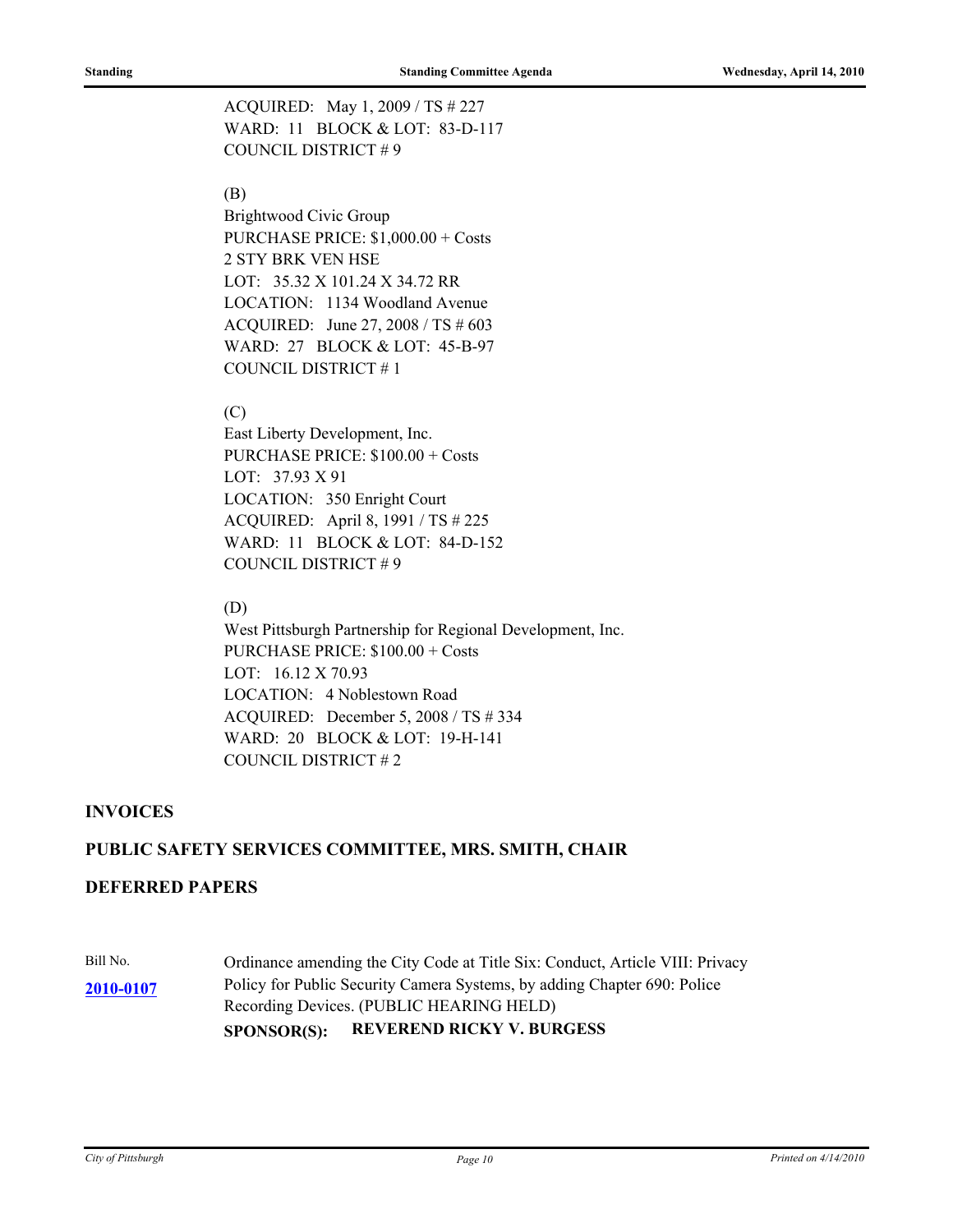Bill No. Resolution authorizing and directing the Chief of the Bureau of Police to form an Accreditation Task Force to study the current available options and related costs for professional accreditation for the Pittsburgh Bureau of Police. (PUBLIC HEARING HELD) **[2010-0108](http://pittsburgh.legistar.com/gateway.aspx/matter.aspx?key=12613) SPONSOR(S): REVEREND RICKY V. BURGESS**

Bill No. Ordinance amending the Pittsburgh City Code, Title I, Administrative, Article VII: Procedures, Chapter 160, Investigations of Police Conduct, by adding Section 160.02, Applicable Incidents Requiring Paid Administrative Leave. (PUBLIC HEARING HELD) **[2010-0109](http://pittsburgh.legistar.com/gateway.aspx/matter.aspx?key=12614) SPONSOR(S): REVEREND RICKY V. BURGESS**

| Bill No.  | An Ordinance Amending the City Code at Title Seven: Business Licensing;       |  |
|-----------|-------------------------------------------------------------------------------|--|
| 2010-0171 | Article V: Trade Occupations Service Businesses, By Adding A New Chapter At   |  |
|           | 780, Towing Business Licensing Setting Forth Requirements For Towing          |  |
|           | Business Registration, Tow Truck Driver Registration and General Requirements |  |
|           | Related to Non-consensual Towing of vehicles within the City of Pittsburgh    |  |
|           | <b>DOUGLAS SHIELDS</b><br><b>SPONSOR(S):</b>                                  |  |

|           | <b>REVEREND RICKY V. BURGESS</b><br><b>SPONSOR(S):</b>                         |  |
|-----------|--------------------------------------------------------------------------------|--|
|           | Safety, by adding language.                                                    |  |
| 2010-0234 | Administrative, Article Three, Organization, Chapter 116, Department of Public |  |
| Bill No.  | Ordinance supplementing the Pittsburgh Code of Ordinances, Title One,          |  |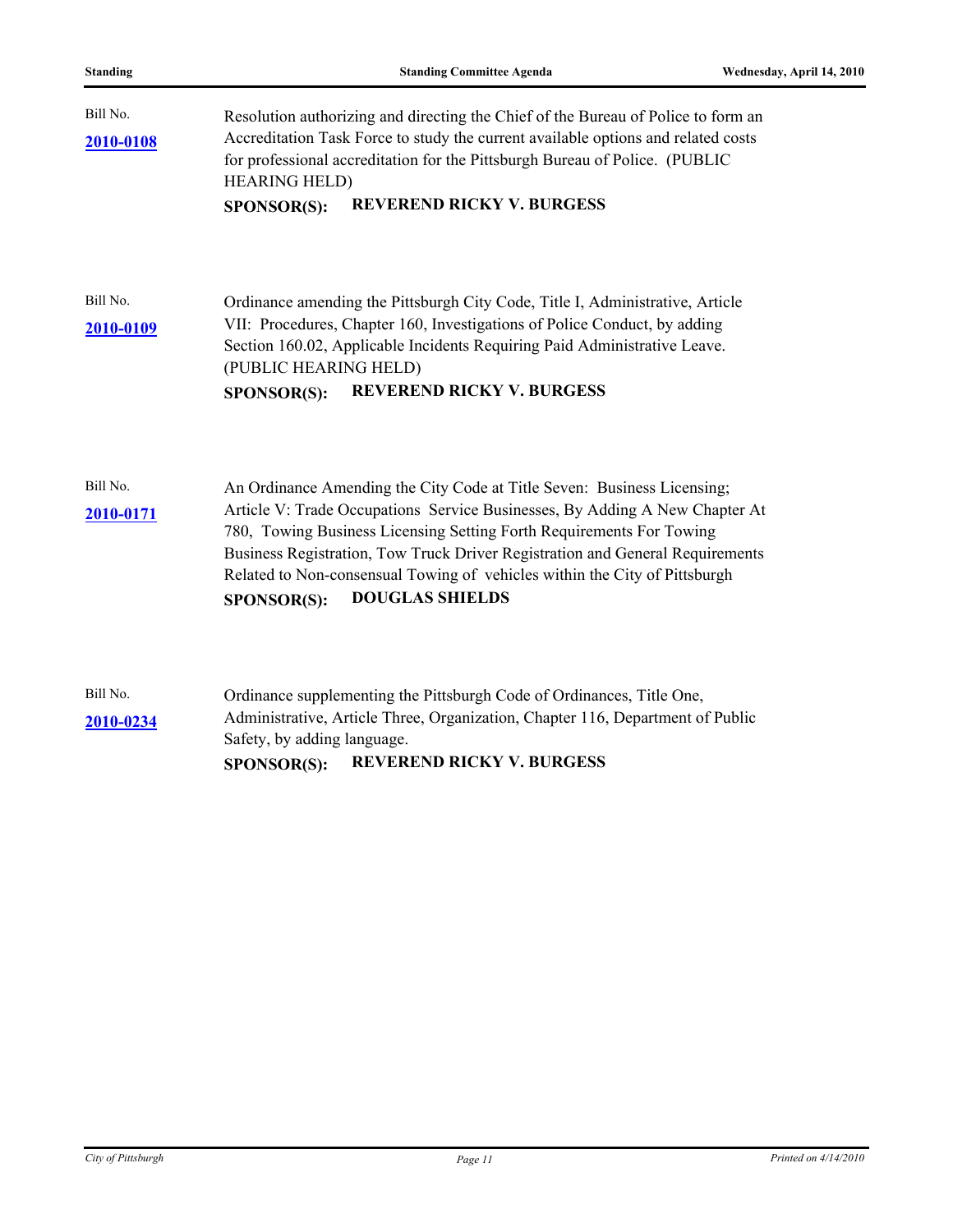| Bill No.<br>2010-0235 | Ordinance supplementing the Pittsburgh Code of Ordinances, Title One,<br>Administrative, Article Seven, Organization, Chapter 160, Investigations of Police<br>Conduct, by adding language.<br><b>REVEREND RICKY V. BURGESS</b><br><b>SPONSOR(S):</b>                                                                                                                                                                                   |
|-----------------------|-----------------------------------------------------------------------------------------------------------------------------------------------------------------------------------------------------------------------------------------------------------------------------------------------------------------------------------------------------------------------------------------------------------------------------------------|
| Bill No.<br>2010-0250 | Ordinance amending the Pittsburgh Code, Title V- Traffic, Article I,<br>Administrative, Chapter 503, Enforcement and Control, prohibiting the<br>non-emergency use of compression brakes at a new section at 503.15<br><b>DOUGLAS SHIELDS</b><br><b>SPONSOR(S):</b>                                                                                                                                                                     |
| <b>NEW PAPERS</b>     |                                                                                                                                                                                                                                                                                                                                                                                                                                         |
| Bill No.<br>2010-0289 | Resolution providing that the City of Pittsburgh enter into a professional services<br>agreement or agreements with the Animal Rescue League, a Pennsylvania<br>non-profit corporation, for professional services in connection with the detention,<br>care and/or euthanasia of domestic animals, and providing for the payment of the<br>cost thereof. Cost not to exceed \$1,140,000, subject to annual appropriation by<br>Council. |
| Bill No.<br>2010-0293 | Ordinance amending the Pittsburgh Code, Title 6, Conduct, Article VII Disruptive<br>Properties, Chapter 670: Disruptive Property Abatement, by changing the<br>timeframe for declaration of a nuisance for three separate violations occurring<br>within a 60 day period to a timeframe of 180 days.<br><b>THERESA SMITH</b><br>SPONSOR(S):                                                                                             |
| Bill No.<br>2010-0294 | Resolution authorizing the Mayor and the Directors of Public Safety and City<br>Planning to enter into an agreement or agreements or contract or contracts with<br>the University of Pittsburgh and Professor David Kennedy for the purpose of<br>designing and implementing the Pittsburgh Initiative to Reduce Crime, at a cost<br>not to exceed \$200,000.<br><b>REVEREND RICKY V. BURGESS</b><br>SPONSOR(S):                        |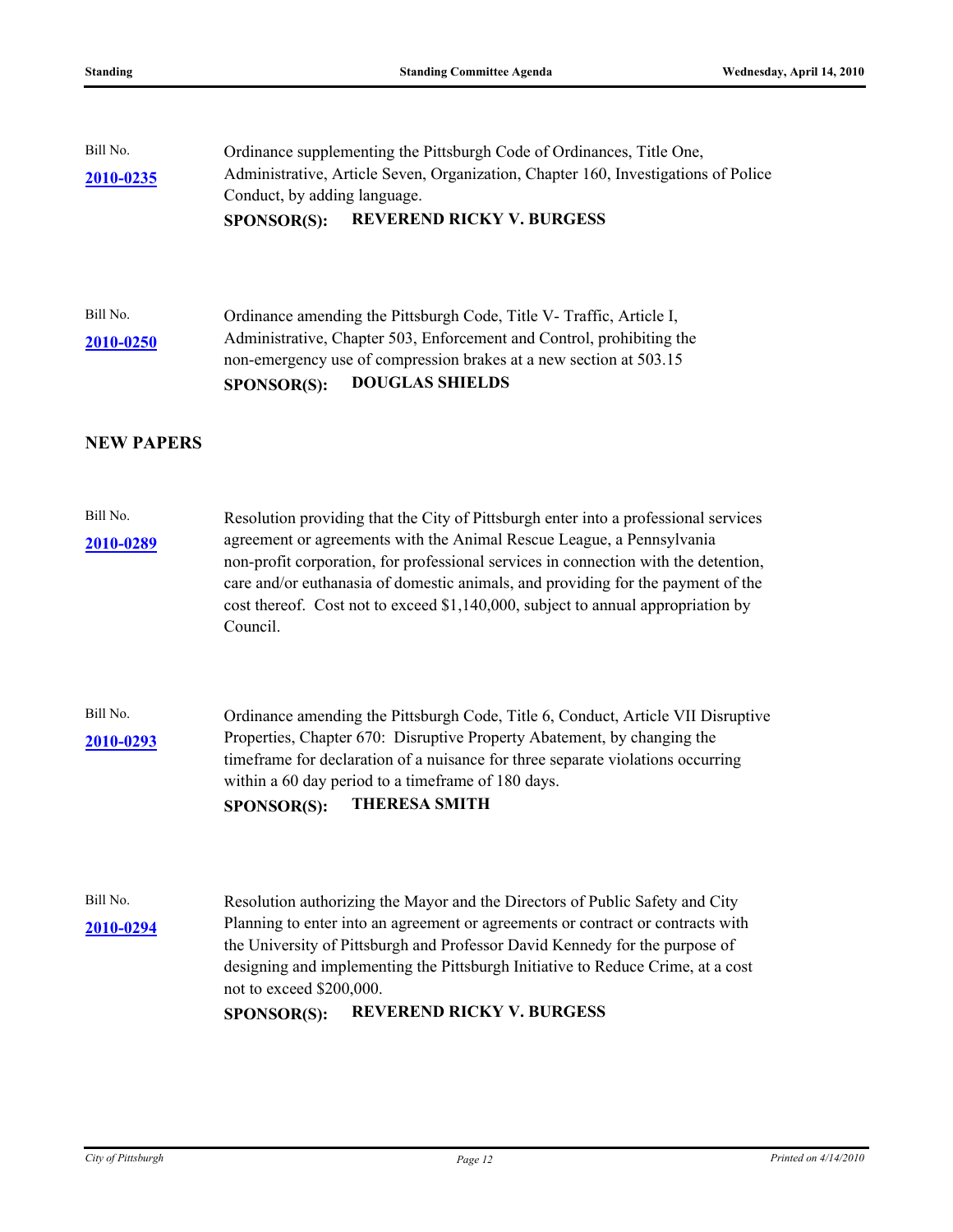## **PUBLIC WORKS COMMITTEE, MR. KRAUS, CHAIR**

## **NEW PAPERS**

| Bill No.<br>2010-0259 | Resolution granting unto Young Women's Christian Association of Pittsburgh,<br>305 Wood Street, Pittsburgh, PA 15222, their successors and assigns, the<br>privilege and license to construct, maintain and use at their own cost and expense,<br>a handicap ramp with handrail on Third Avenue and a concrete landing with<br>handrail at 305 Wood Street in the 1st Ward, Council District of the City of<br>Pittsburgh. |
|-----------------------|----------------------------------------------------------------------------------------------------------------------------------------------------------------------------------------------------------------------------------------------------------------------------------------------------------------------------------------------------------------------------------------------------------------------------|
| Bill No.<br>2010-0260 | Resolution granting unto YMCA of Greater Pittsburgh, 420 Fort Duquesne Blvd.,<br>Suite 625, Pittsburgh, PA 15222, their successors and assigns, the privilege and<br>license to construct, maintain and use at their own cost and expense, a canopy<br>over the sidewalk area at 2114 Centre Avenue. in the 5th Ward, 6th Council<br>District of the City of Pittsburgh.                                                   |
| Bill No.<br>2010-0261 | Resolution vacating a portion of Unnamed Way, and a portion of Saline Street in<br>the 14th and 15th Ward, 5th Council District of the City of Pittsburgh.                                                                                                                                                                                                                                                                 |
| Bill No.<br>2010-0274 | Resolution adopting official sewage facilities plan for the CONSOL ENGERGY<br>CENTER at 1001 5th Avenue, (Sports and Exhibition Authority).                                                                                                                                                                                                                                                                                |
|                       | <b>R. DANIEL LAVELLE</b><br><b>SPONSOR(S):</b>                                                                                                                                                                                                                                                                                                                                                                             |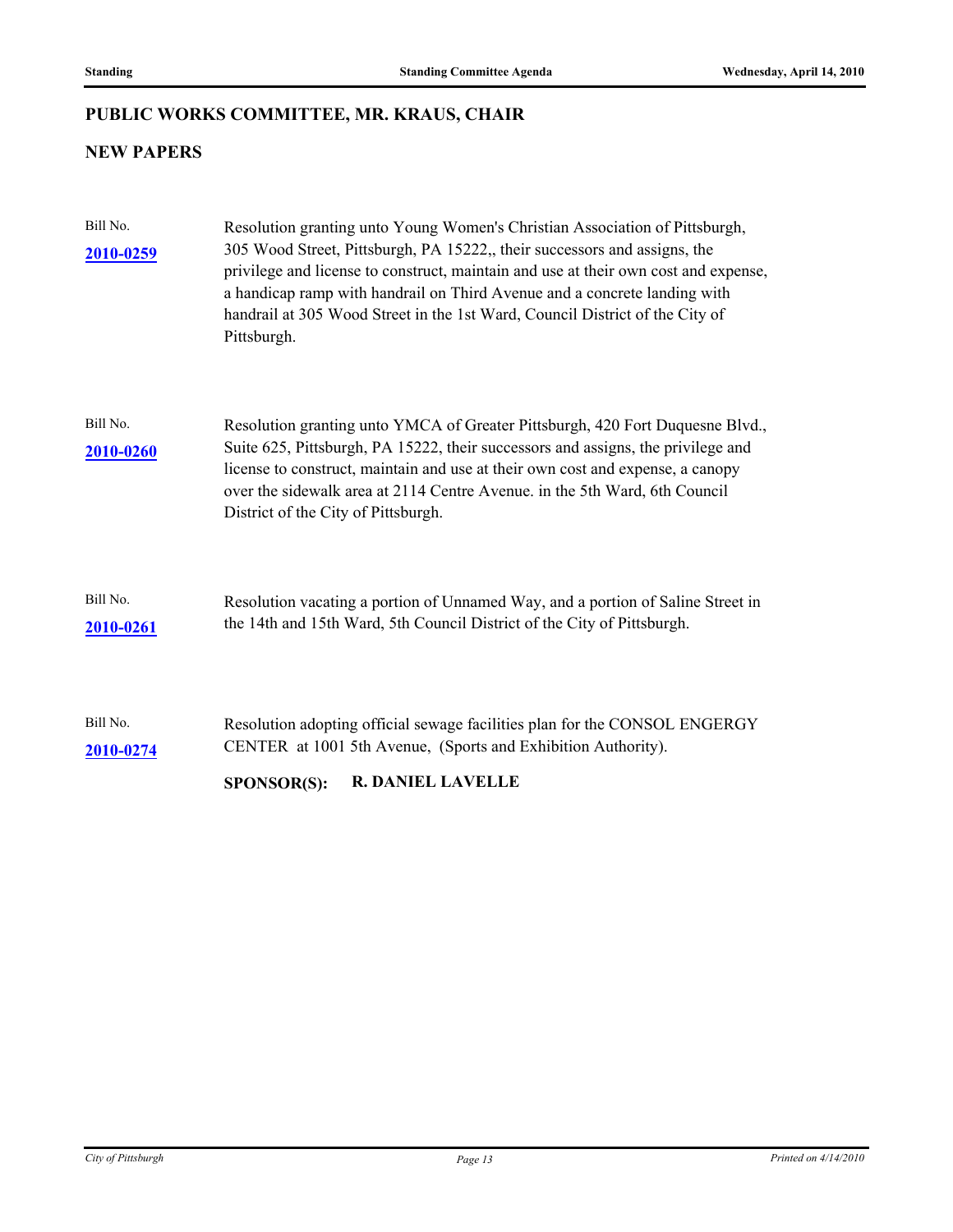### **LAND USE AND ECONOMIC DEVELOPMENT, MR. SHIELDS, CHAIR**

### **NEW PAPERS**

#### **[2010-0275](http://pittsburgh.legistar.com/gateway.aspx/matter.aspx?key=12805)**

Bill No. Resolution amending Resolution No. 613, effective October 28, 2009 entitled "Resolution providing for an Agreement or Agreements with various community organizations for operational/administrative expenses, maintenance, purchase of equipment and/or rehabilitation of neighborhood facilities and the benefit of residents of the City of Pittsburgh; and further, authorizing various City Departments to enter into contact or contracts or use existing contract or contracts for street paving, the purchase of equipment and/or furniture and other related costs at a costs not to exceed 800,000.00", so as to reprogram funds in City Council from the "Salvation Army" (-\$2,000), and from the "Three Rivers Employment Services, Inc." (-\$1,500); and transfer these funds to the "Perry Hilltop citizens Council" (+\$3,500).

**SPONSOR(S): R. DANIEL LAVELLE**

#### **[2010-0276](http://pittsburgh.legistar.com/gateway.aspx/matter.aspx?key=12806)**

Bill No. Resolution amending Resolution No. 65, effective February 22, 2010, entitled: Resolution providing for the filing of a Community Development statement by the City of Pittsburgh with the U.S. Department of Housing and Urban Development for a grant in connection with the 2008 Community Development Block Grant Program; providing for the execution of grant contracts and for the filing of other data providing for required assurances; providing for execution of payment vouchers on letter of credit and for certification of authorized signature; the deposit of the funds in a bank account and providing for the payment of expenses within categories, so as to reprogram funds in City Council from "Salvation Army" (-\$2,000.00) and from the "Three Rivers Employment Services, Inc" (-\$1,500) and transfer these funds to the "Perry Hilltop Citizens Council"  $(+\$3,500)$ .

**SPONSOR(S): R. DANIEL LAVELLE**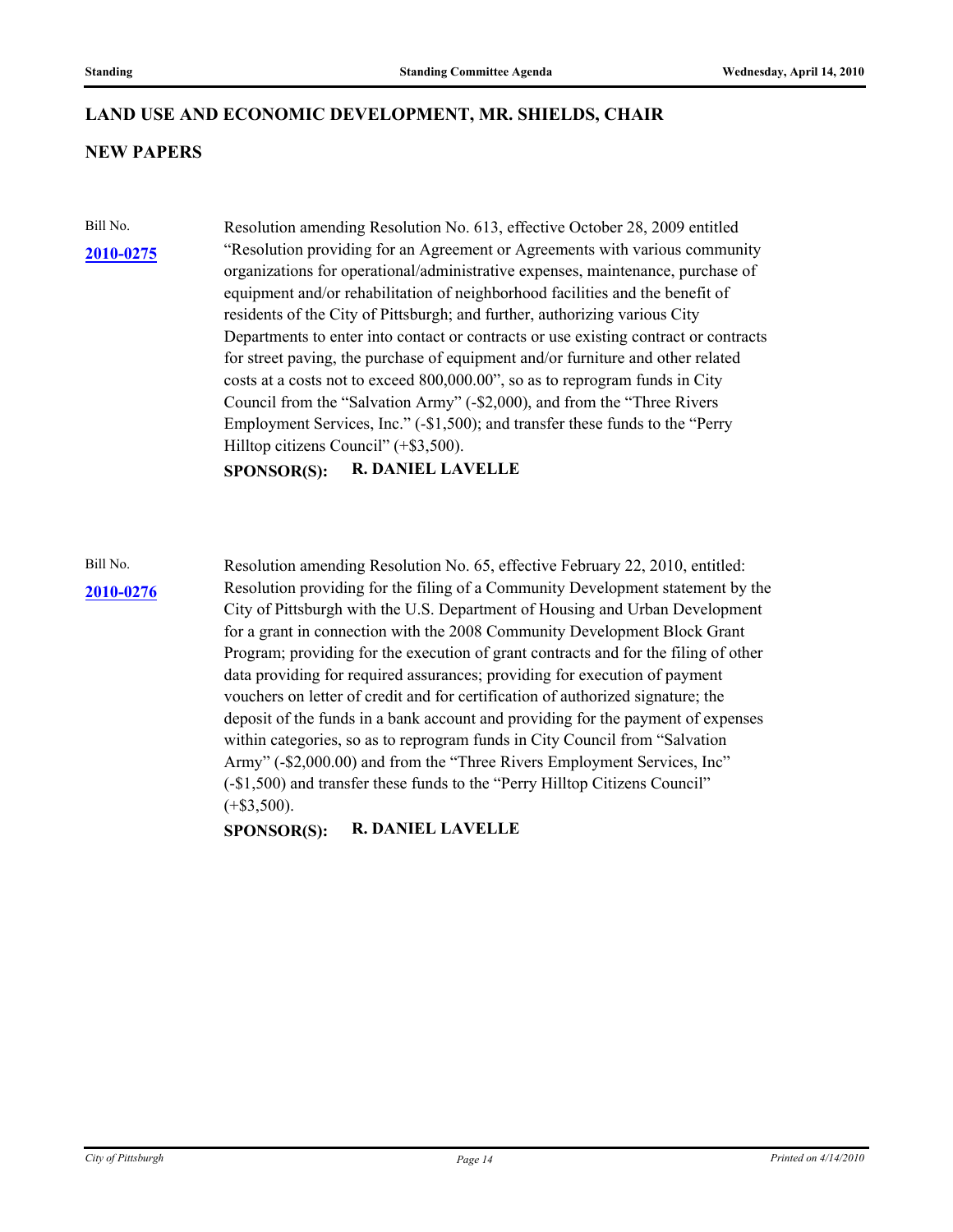Bill No. Resolution Amending Resolution No. 617, effective October 28, 2009, entitled: **[2010-0277](http://pittsburgh.legistar.com/gateway.aspx/matter.aspx?key=12807)** "providing for an Agreement or Agreements with various community" organizations for operational/administrative expenses, maintenance,purchase of equipment and/or rehabilitation of neighborhood facilities for the benefit of residents of the City of Pittsburgh; and further, authorizing various City departments to enter into a contract or contracts or use existing contracts for street paving, the purchase of equipment and/or furniture and other related costs, at a cost not to exceed \$800,000.00, so as to reprogram funds in City Council from: "Breachmenders Ministries" (-\$5,000), and from "Mercy Hospital of Pgh. -Children's Medical Center" (-\$4,500), and from "Hill District Dodgers Baseball League" (-\$1,000), and from "New Hill District Business Association" (-\$2,500), and from "Small Seeds Development, Inc." (-\$2,500); and transfer these funds to "Community Human Services" (+\$3,000), and to "Reading is Fundamental" (+\$5,000), and to "Northside Coalition on Fair Housing" (+5,000) and to the "Young Men and Women's African Heritage Association" (+2,500). **SPONSOR(S): R. DANIEL LAVELLE**

Bill No. Resolution amending Resolution No. 623, effective November 21,2008 entitled: by providing for the filing of a Community Development statement by the City of **[2010-0278](http://pittsburgh.legistar.com/gateway.aspx/matter.aspx?key=12808)** Pittsburgh with the U.S. Department of Housing and Urban Development for a grant in connection with the 2007 Community Development Block Grant Program; providing for the execution of grant contracts and for the filing of other data providing for required assurances; providing for execution of payment vouchers on letter of credit and for certification of authorized signature; the deposit of the funds in a bank account and providing for the payment of expenses within categories; so as to reprogram funds in City Council from the "Breachmenders Ministries" (-\$5,000), and from "Mercy Hospital of Pgh. -Children's Medical Center" (-\$4,500), and from "Hill District Dodgers Baseball Team" (-\$1,000), and from "New Hill District Business Association" (-\$2,500), and from "Small Seeds Development" (-\$2,500); and transfer these funds to "Community Human Services" (+\$3,000), and to "Reading is Fundamental" (+\$5,000); and to "Northside Coalition on Fair Housing" (+5,000) and to the Young Men & Women's African Heritage Association (+2,500). **SPONSOR(S): R. DANIEL LAVELLE**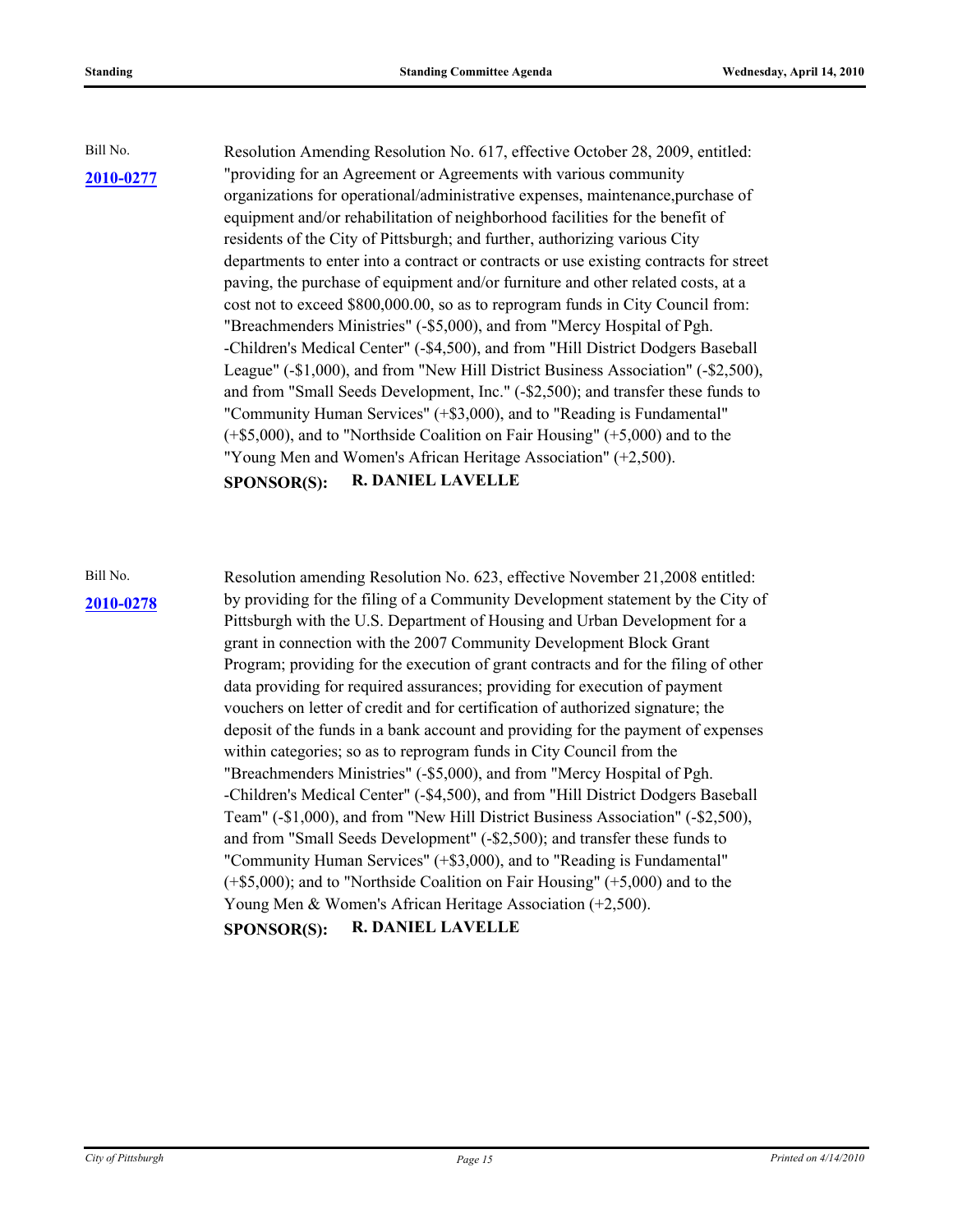Bill No. Resolution Repealing Resolution No. 773, effective December 31, 2009 entitled "Resolution providing for an Agreement or Agreements with various community **[2010-0279](http://pittsburgh.legistar.com/gateway.aspx/matter.aspx?key=12809)** organizations for operational/administrative expenses, maintenance, purchase of equipment and/or rehabilitation of neighborhood facilities and the benefit of residents of the City of Pittsburgh; and further, authorizing various City Departments to enter into contact or contracts or use existing contract or contracts for street paving, the purchase of equipment and/or furniture and other related costs at a costs not to exceed 800,000.00", so as to reprogram funds in City Council from the "Salvation Army" (-\$2,000), and from the "Three Rivers Employment Services, Inc." (-\$1,500); and transfer these funds to the "Bethlehem Haven" (+\$3,500).

**SPONSOR(S): R. DANIEL LAVELLE**

Bill No. Resolution Repealing Resolution No. 775, effective December 31, 2009 entitled: by providing for the filing of a Community Development statement by the City of **[2010-0280](http://pittsburgh.legistar.com/gateway.aspx/matter.aspx?key=12810)** Pittsburgh with the U.S. Department of Housing and Urban Development for a grant in connection with the 2007 Community Development Block Grant Program; providing for the execution of grant contracts and for the filing of other data providing for required assurances; providing for execution of payment vouchers on letter of credit and for certification of authorized signature; the deposit of the funds in a bank account and providing for the payment of expenses within categories; so as to reprogram funds in City Council from the "Breachmenders Ministries" (-\$5,000), and from "Mercy Hospital of Pgh. -Children's Medical Center" (-\$4,500), and from "Hill District Dodgers Baseball Team" (-\$1,000), and from "New Hill District Business Association" (-\$2,500), and from "Small Seeds Development" (-\$2,500); and transfer these funds to "Community Human Services" (+\$10,500), and to "Reading is Fundamental"  $(+\$5,000).$ 

**SPONSOR(S): R. DANIEL LAVELLE**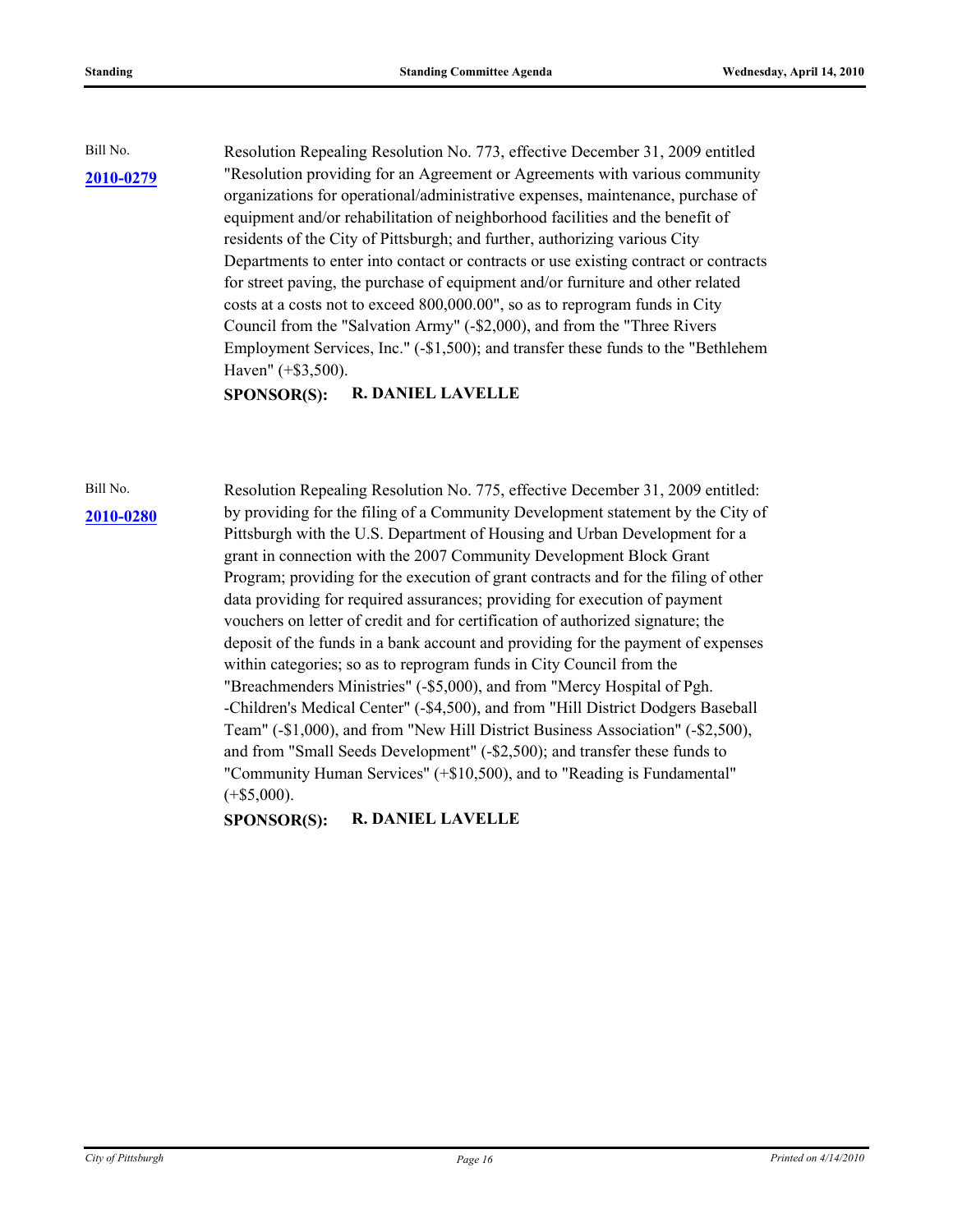#### **PERFORMANCE AND ASSET MANAGEMENT, MS. RUDIAK, CHAIR**

#### **SUPPLEMENTAL - NEW PAPERS**

Bill No. Resolution further amending and supplementing Resolution No. 592, effective December 13, 2004, as amended by Resolution No. 320, effective June 15, 2007, as amended by Resolution No. 63, effective February 20, 2008 entitled: "Providing for an Agreement or Agreements and a Lease or Leases by and between the City of Pittsburgh ("City") and First Vehicle Services ("First Vehicle"), pursuant to which First Vehicle will furnish all work and services needed to manage and maintain the City's vehicle fleet," by extending the contract on a month to month basis for up to six (6) months and authorizing funding for said extension period. **[2010-0306](http://pittsburgh.legistar.com/gateway.aspx/matter.aspx?key=12838)**

#### **INTERGOVERNMENTAL AFFAIRS COMMITTEE, MR. DOWD, CHAIR**

### **NEW PAPERS**

| Bill No.  | Resolution amending Resolution No. 122, effective March 20, 2007, entitled      |
|-----------|---------------------------------------------------------------------------------|
| 2010-0290 | "Authorizing a Cooperation Agreement or Agreements with the Urban               |
|           | Redevelopment Authority of Pittsburgh providing for the transfer to URA of      |
|           | \$2,255,000 for projects in various City neighborhoods" by decreasing the Major |
|           | Development line item by \$300,000 and increasing the Neighborhood Business     |
|           | and Economic Development line item by the same amount. (Council Districts:      |
|           | All).                                                                           |

- Bill No. Resolution further amending resolution No. 759 of 2006 entitled "Adopting and Approving the 2007 Capital Budget and the 2007 Community Development Block Grant Program and approving the 2007 through 2012 Capital Improvement Program" by reducing the Major Development line item by \$300,000 and increasing the Neighborhood Business and Economic Development Line Item by the same amount. (Council Districts: All) **[2010-0291](http://pittsburgh.legistar.com/gateway.aspx/matter.aspx?key=12823)**
- Bill No. Resolution providing for the execution of a Cooperation Agreement or Agreements with the Urban Redevelopment Authority of Pittsburgh for the administration of certain projects and programs, and providing for the payment of the cost thereof, not to exceed \$2,250,000. (Council Districts: All). **[2010-0292](http://pittsburgh.legistar.com/gateway.aspx/matter.aspx?key=12824)**

#### **DEFERRED PAPERS**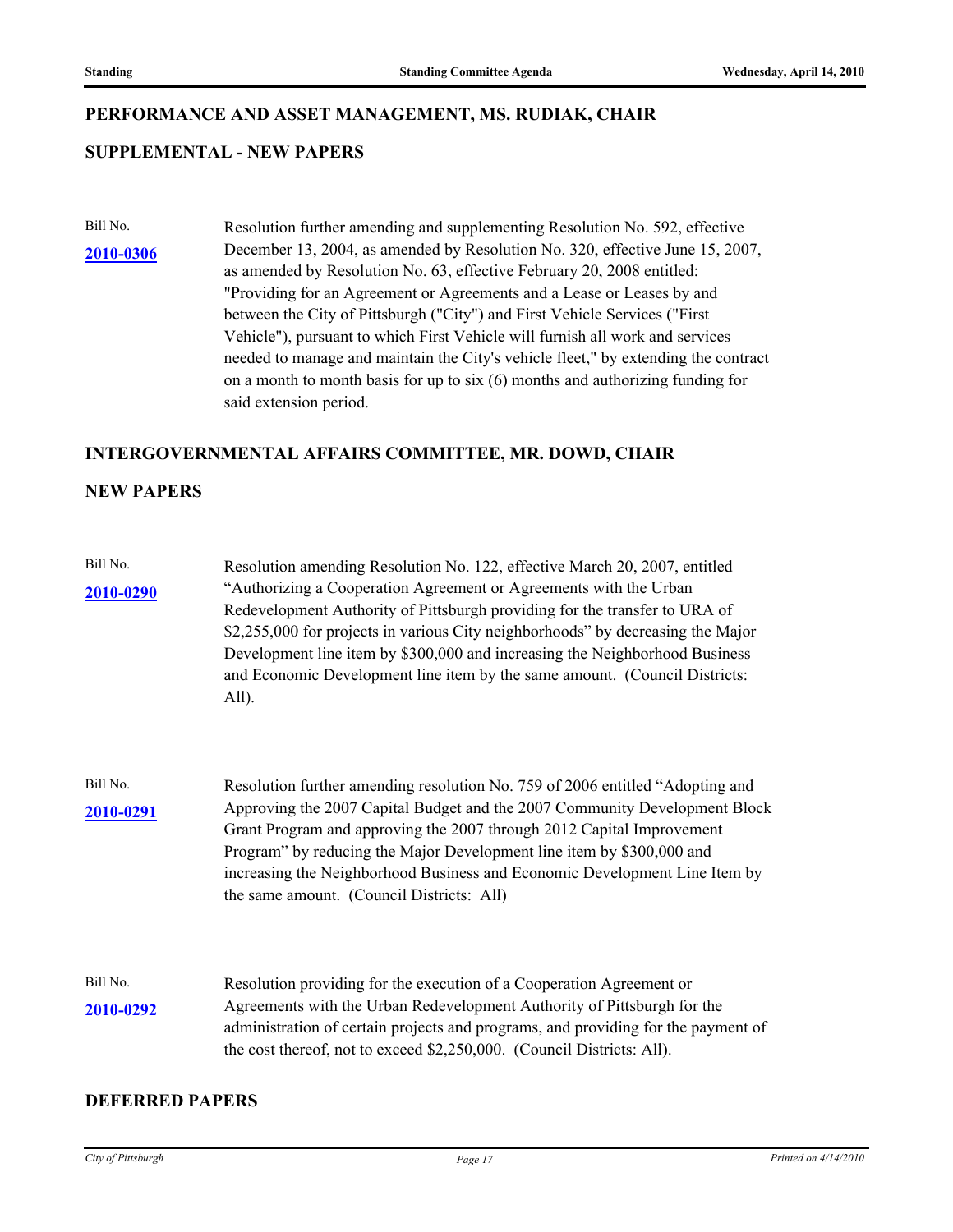| Bill No.  | Resolution requesting the approval of an inter-municipal transfer of a restaurant |
|-----------|-----------------------------------------------------------------------------------|
| 2010-0219 | liquor license, License No. E-3448, from SUBCO Enterprises, Inc. (formerly        |
|           | trading as Rudy's Subs) 1229 Long Run Road, White Oak, PA 15131, to               |
|           | Applicant The Original Station Street Hot Dog Shop, Inc., 6290 Broad Street,      |
|           | Pittsburgh, PA 15206, for the premises located at 6290 Broad Street, Pittsburgh,  |
|           | PA 15206 pursuant to amended Pennsylvania Liquor Code, §4-461.                    |
|           | PUBLIC HEARING HELD APRIL 12, 2010.                                               |